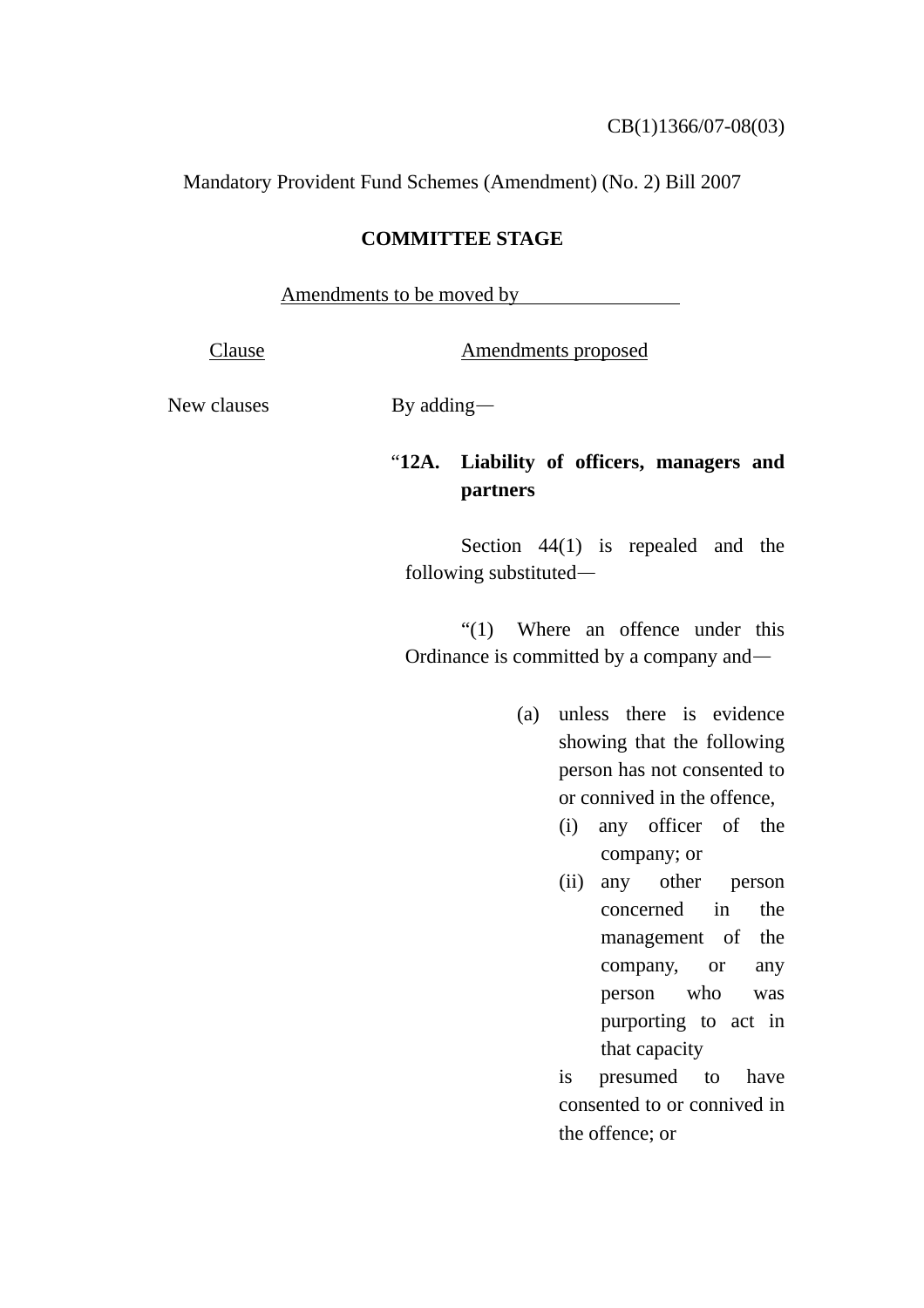(b) the offence is proved to be attributable to the negligence on the part of any officer or other person described above,

the officer or person as well as the company commits the offence and is liable to be proceeded against and punished accordingly." .

## **12B. Civil liabilities of company directors and shareholders**

The following is added—

## "**44A. Civil liabilities of company directors and shareholders**

- (1) Where—
- (a) any employer, which is a company, has been convicted more than once under section 43B;
- (b) recovery of mandatory contribution that is in arrears by the Authority against the employer is unsuccessful because it has insufficient assets; and
- (c) the employer continues to carry on business and persists in failing to pay any contribution due,